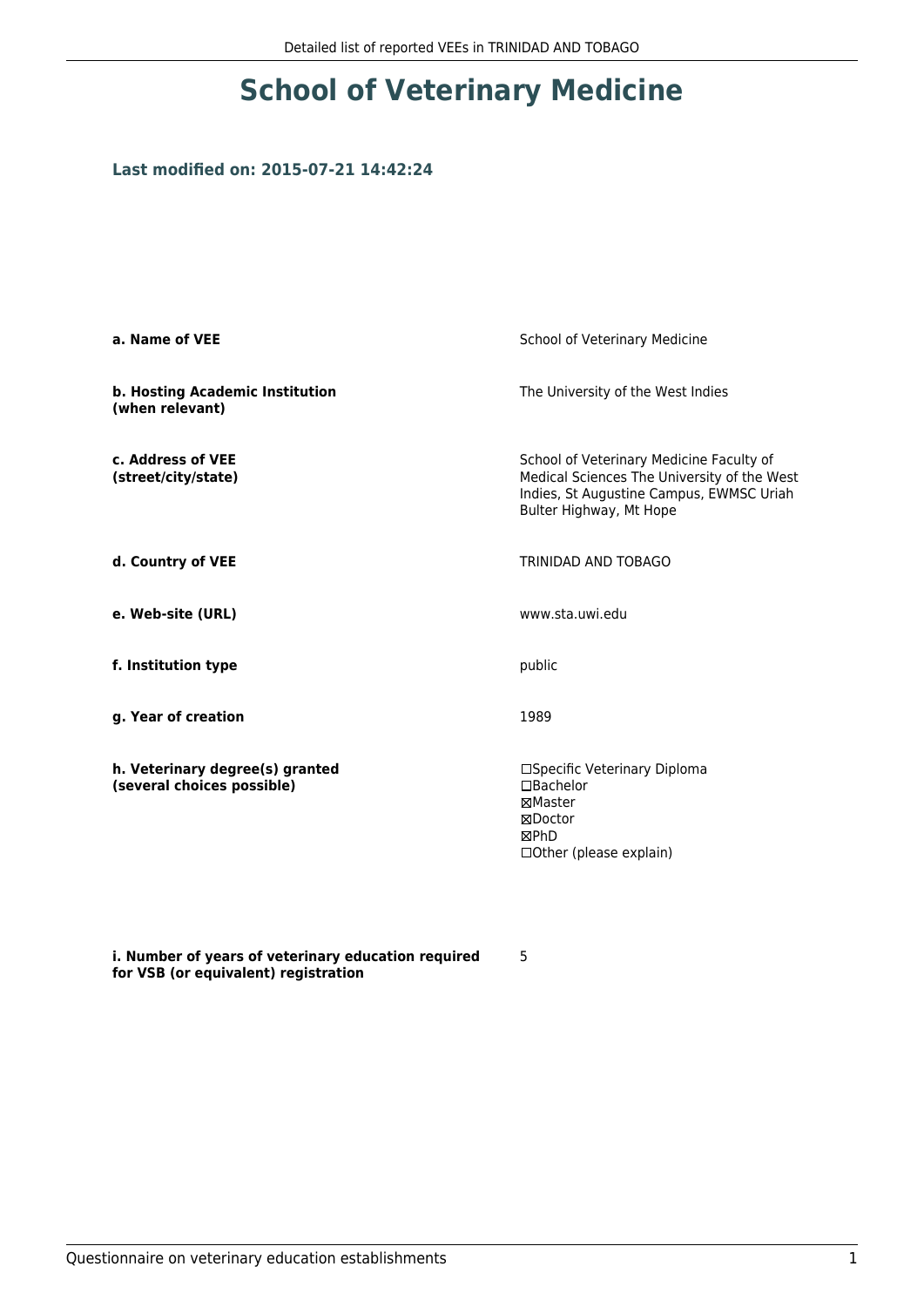## **j. Average number of veterinary students per class**

|                                                                                                   | 1st Year                                                                                                                                                              | $0 - 50$                                              |
|---------------------------------------------------------------------------------------------------|-----------------------------------------------------------------------------------------------------------------------------------------------------------------------|-------------------------------------------------------|
|                                                                                                   | 2d Year                                                                                                                                                               | $0 - 50$                                              |
|                                                                                                   | 3d Year                                                                                                                                                               | $0 - 50$                                              |
|                                                                                                   | 4th Year                                                                                                                                                              | $0 - 50$                                              |
|                                                                                                   | 5th Year                                                                                                                                                              | $0 - 50$                                              |
|                                                                                                   | 6th Year                                                                                                                                                              |                                                       |
|                                                                                                   | 7th Year                                                                                                                                                              |                                                       |
| k. Average number of veterinary graduates per year<br>from the establishment                      | $0 - 50$                                                                                                                                                              |                                                       |
| I. Minimum education required for admission to the<br>establishment<br>(several choices possible) | ⊠High School University Entrance<br>Qualification<br>□Pre-Veterinary Science Diploma<br>□Pre-Veterinary Science Degree<br>□Other specific VEE entrance qualifications |                                                       |
| m. Is there a selection procedure at<br>(several choices possible)                                | ⊠National level<br>$\Box$ State level<br>⊠Establishment level                                                                                                         |                                                       |
| n. National accreditation/certification/approval                                                  | Yes                                                                                                                                                                   |                                                       |
|                                                                                                   | <b>Accrediting agency:</b>                                                                                                                                            |                                                       |
|                                                                                                   | <b>Name of the Agency</b>                                                                                                                                             | Accreditation<br>Council of<br>Trinidad and<br>Tobago |
|                                                                                                   | <b>Address of the</b><br><b>Agency</b>                                                                                                                                | Port of Spain                                         |
|                                                                                                   | Country of the<br><b>Agency</b>                                                                                                                                       | Trinidad                                              |
|                                                                                                   | Date granted (yyyy-<br>mm-dd)                                                                                                                                         | 1986-01-01                                            |
|                                                                                                   | <b>Period of validity</b><br>(years)                                                                                                                                  | 100                                                   |
|                                                                                                   |                                                                                                                                                                       |                                                       |